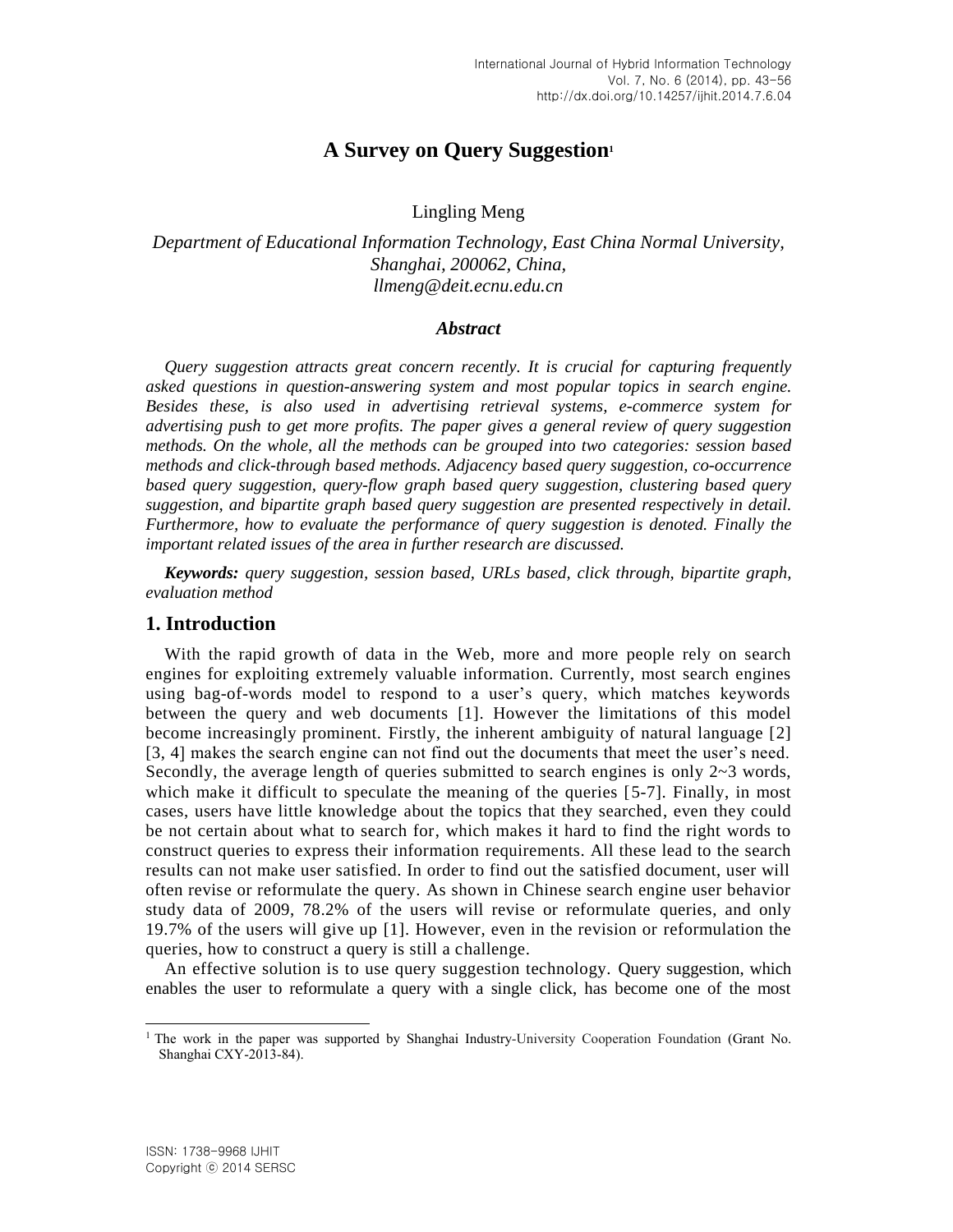fundamental features of Web search engines. It is based on the analysis of query logs, which register the history of queries that user submitted to search engine, and the pages selected after a search, among other data. Query suggestion assumes that in the same period of time, many users have the same or similar information requirements, but they usually use different queries. These queries are considered to be similar queries, which can express similar query intention [8-10]. When a user performs a query, the search engine will suggest a group of similar queries at the top or bottom of a page for users to choose to improve the effectiveness. The generation process of such queries, basically, exploits the expertise of skilled users to help inexperienced ones. The more the users that satisfied the same information need in the past, the more precise and effective the related suggestions provided by any query suggested technique [11].

Besides this, query suggestion is also used in advertising retrieval systems, e-commerce system for advertising push to get more profits [12-14]. In addition, the query suggestion can also be applied in answering system [15], personalized search [16] and other fields. In recent years, it has become a hot topic.

Query suggestion can date back to 1990s [12, 17]. Rutger University carries out a series of experiments to study man-machine interaction of information retrieval system. The results indicate that, compared to automatic query expansion, users prefer to use query suggestion techniques in information retrieval than query expansion and query suggestion can really help to improve the retrieval effectiveness and save search time [16, 18-19]. From a technical point of view, query suggestion can be viewed as an information retrieval problem that takes queries as processing target. However, due to the short queries and information sparse, traditional information retrieval methods cannot be used. Usually it is based on the unique characteristics of queries to find the relations and construct models. Various kinds of methods have been proposed for generating query suggestions. In spite of the specific methods are very different, yet they have in common about the exploitation of usage information recorded in query logs [20]. On the whole, all the methods can be grouped into two categories: session based methods and click-through based methods. This paper gives a review of different methods, discusses the features, the evaluation method, and the issues to be resolved of query suggestion.

The remainder of the paper is as follows. In Section 2 and Section 3, session based query suggestion and click-through based query suggestion are presented respectively. Section4 describes how to evaluate the performance of query suggestion. In Section 5 discussion and further research is described and a summary is given in Section 6.

# **2. Session Based Query Suggestion**

Session based query suggestion used query sequences to model the user behavior for predicting queries that are likely to follow a given query [21-22]. It assumes that when a user submits a query, there may be continuous queries will be submitted for correcting the initial query. These query sequence constitutes query context information for each other, which will contribute to capture the user's intention. Besides this, query session has the following features [23]:

(1)Many queries in the same session in a short time are submitted by the same user.

(2)During the interaction of query session, users often try to change the queries, or use a new query to get the results. According to Lau and Horvitz's study [24], after a failed search,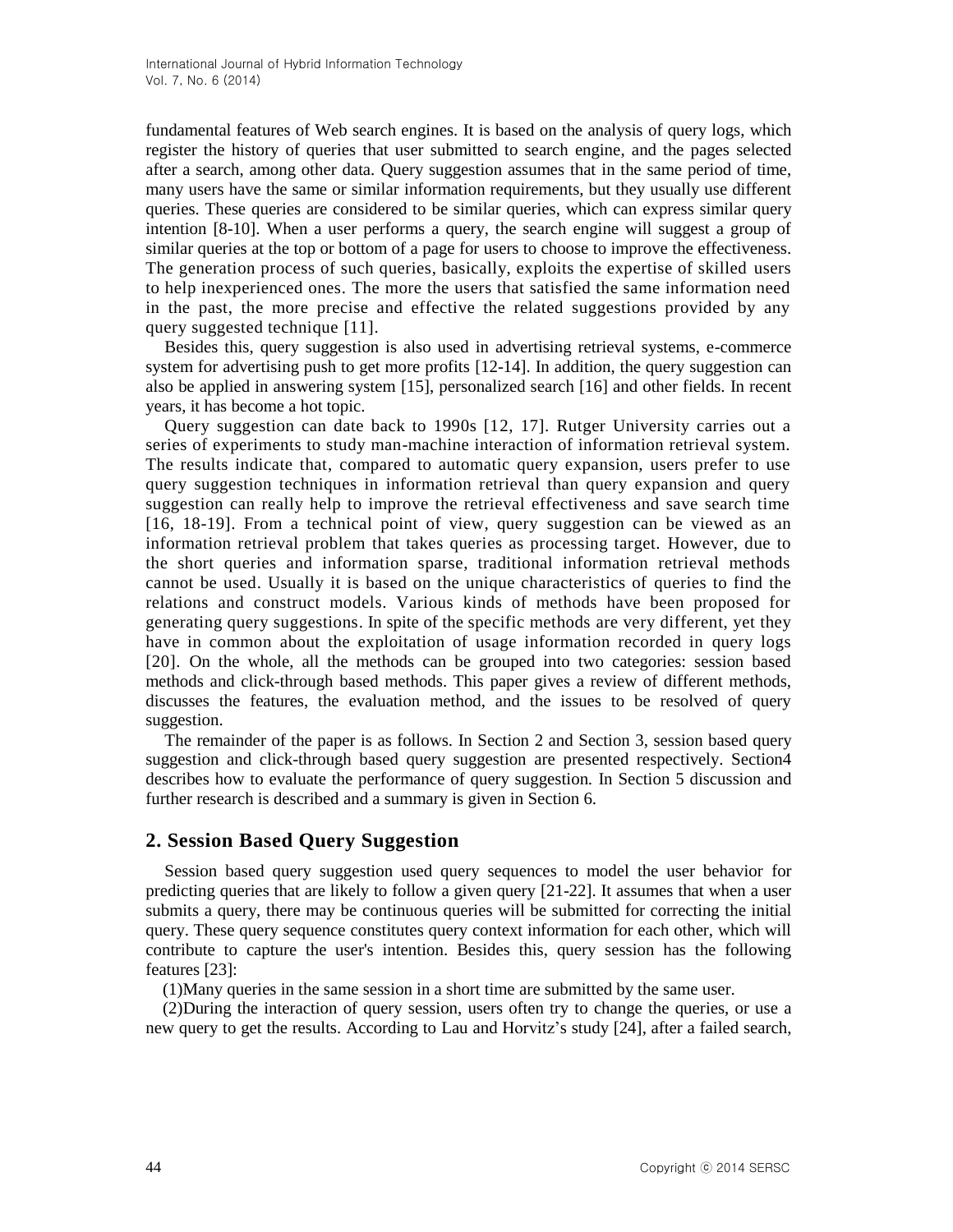most users either use a new query or add more detailed description in the back of original query.

(3)In the same query session, most the queries that user submitted is based on the same topic. Only a small number of queries will switch topics or conduct multi-topics search. According to Ozmutlu's study [25], there are only 11.4% users that will conduct multi-topics research in the same session and other 88.6% users will search a single topic.

These form the basis of session based query suggestion. Generally speaking session based query suggestion can be divided into three groups: adjacency or query co-occurrence query suggestion, query flow graph based query suggestion, and other query suggestions, such as rules based query suggestion, user experience based query suggestion, machine learning based query suggestion and so on.

#### **2.1. Adjacency based or Query Co-occurrence based Query Suggestion**

This method analyzes the query sequence in sessions, exploits other queries co-occurrence in the same session with the initial query, and takes the adjacency queries or co-occurrence queries for suggestion. In adjacency based method, if many users submitted  $q_2$  after  $q_1$ , the search engine will suggest  $q_2$  to user when a user submitted  $q_1$ , and vice versa. In cooccurrence based method, if  $q_1$  and  $q_2$  often co-occur in the same session, then  $q_1$  and  $q_2$  can be suggested for each other.

Huang's study just uses the feature of sessions [26]. He mined co-occurring query pairs from session data and candidates relevant terms for a user query by drawing on terms that cooccurred in similar search processes then ranked the candidates based on their frequency of co-occurrence with the user input queries. Experience shown that single terms suggested based on a co-occurrence matrix mined from Chinese query logs had much higher precision than those suggested based on retrieved documents over 100 queries.

Jensen's study [27] considered not only the co-occurrence frequency of the candidates, but also their mutual information with the user input queries. It weighted with the logarithm of the co-occurrence frequency for scoring candidate suggestions and original query. Moreover, to further improve the coverage of the query suggestion method, the authors manually mapped query terms to topics and then aggregated the co-occurrence patterns at topic level.

In Zeng's study [28] a health information query assistant system was developed. The system suggests alternative queries related to the user's original query that can be used as building blocks to construct a better, more specific query. The suggested queries are selected according to their semantic distance from the original query, which is calculated on the basis of concept co-occurrences in medical literature and log data as well as semantic relations in medical vocabularies. When a suggested concept is selected by a user, its occurrence with the original query concept is increased by one.

It assumed in Zhang's study [29] that the degree of similarity of two queries depends on the adjacent degree of the queries, and he more adjacent, the more similar. For example, there is a query sequence  $q_1, q_2, q_3$ . When a user submitted  $q_1$ , then  $q_2$  are suggested to user, not  $q_3$ . In 2008, Zhiyong Zhang and Olfa Nasraoui's improved the study. They combined the association or correlation-type information with the textual content between queries. A soft relation matrix is built to store the relation between consecutive queries that occur within the same session [30].

Zanon's [31] study takes the context, categories of user click through, and similarity of queries into account, and proposed an algorithm for query suggestion.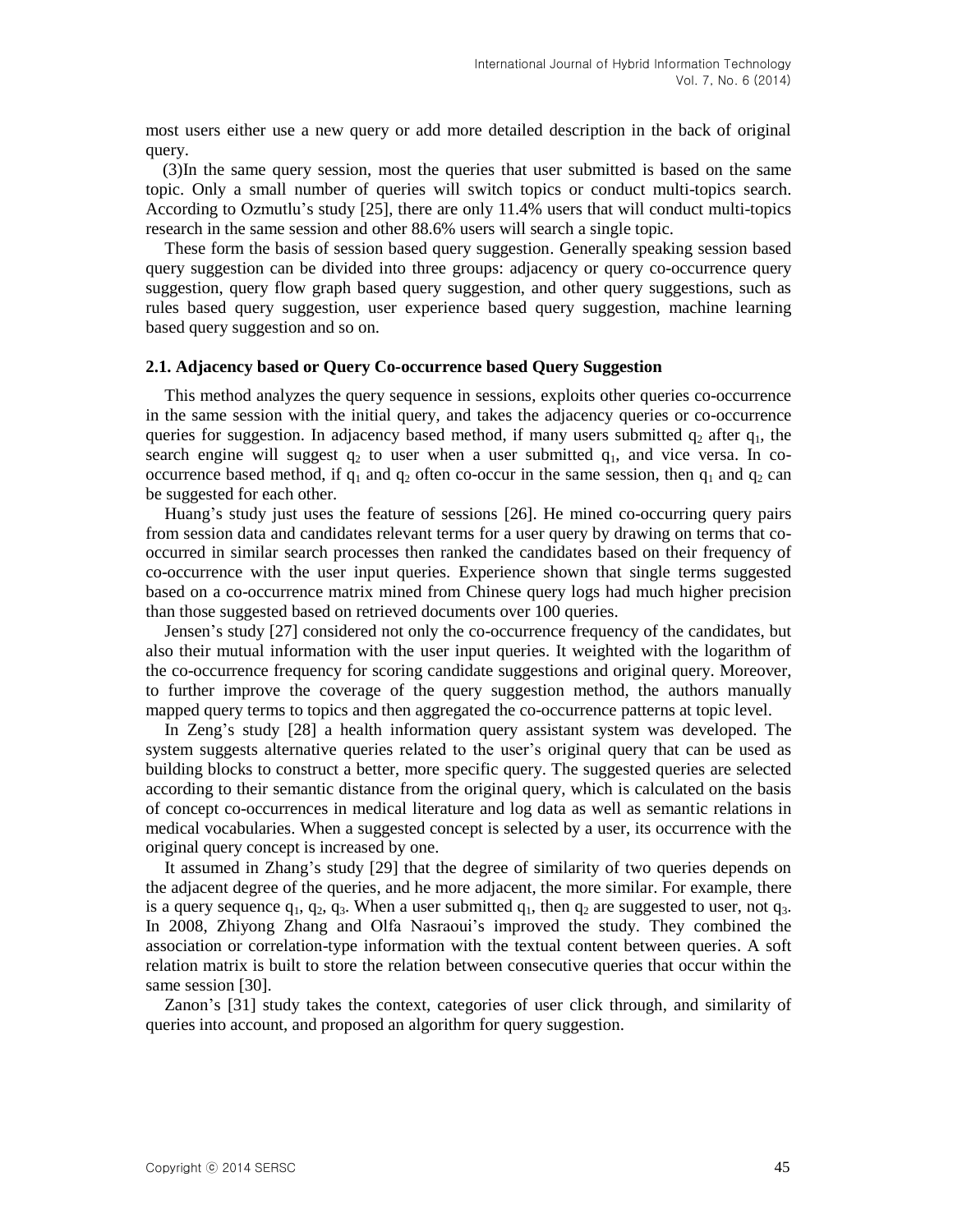Jones' study [32] assumed that a candidate reformulation is a pair of successive queries issued by a single user on a single day and candidate reformulations will also be referred to as query pairs. It extracted frequently adjacent query pairs in the same search processes.

Shuo-En Tsai and Yi-Shin Chen [33] refer to session data which implicitly embedded users' consecutive queries as crowd wisdom and proposed a Pattern Recognition Query (PRQs) method, which aims to achieve a query suggestion method. The study applies crowd wisdom in two ways, specialization and association. And a co-occurrence query index was built to collect co-occurrence click queries for each query.

He [21] proposed a query suggestion algorithm based on the resemblance between the user's query sequence and query sequence history.

Silviu Cucerzan and Eric Brill [34] collect co-occurrence statistics for all queries submitted by users over a long period of time. Use maximum likelihood estimation to approximate the probability that a query  $q_i$  follows immediately another query  $q_i$  in a user search session and the probability of a query  $q_i$  to be sent by a user to a search engine to generate semantically similar queries to a target query q<sub>i</sub>.

#### **2.2. Query Flow Graph based Query Suggestion**

Query-flow graph is a usage oriented, actionable, compact representation of the information contained in a query log, and it is aimed at facilitating the analysis of user behavior. Query flow graph based query suggestion is a more structured processing of the sessions, which used a graph to represent the interesting knowledge about latent querying behavior. It is an outcome of query-log mining. In the query-flow graph each node represents a distinct query, and a directed edge from query  $q_i$  to query  $q_j$  means that at least one user submitted query  $q_i$  immediately after submitting  $q_i$  in the same session. Any path over the query-flow graph may be seen as a searching behavior, whose likelihood is given by the strength of the edges along the path [35].

In 2008 Boldi proposed a method for building a query-flow graph [35]. In the method nodes are queries and an edge from  $q_i$  to  $q_j$  is also associated with some weight to indicate how likely a user moves from  $q_i$  to  $q_j$  within a session. The edge weights were measured by the frequency of observed transitions from  $q_i$  to  $q_j$  in search logs. Then, neighbors with the largest edge weights are selected as suggestions for an input query. In 2009 Boldi *et al.* suggested labeling the edges in a query-flow graph into four categories, namely, generalization, specialization, error correction, and parallel move, and only using the edges labeled as specialization for query suggestion [35].

Recent years, some further studies extended Boldi's work along different directions. Anagnostopoulos [20, 36] argued that providing query suggestions to users may change user behavior. They thus modeled query suggestions as shortcut links on a query-flow graph and considered the resulted graph as a perturbed version of the original one. Then the problem of query suggestion was formalized as maximizing the utility function of the paths on the perturbed query-flow graph.

Sadikov [37] extended the query-flow graph by introducing the clicked documents for each query. The queries  $q_i$  following a given query  $q_i$  are clustered together if they share many clicked documents.

Zhen Liao *et al.* summarize similar queries into concepts and use concepts in both context modeling and suggestion generation, which is more effective to address the sparseness of queries [38].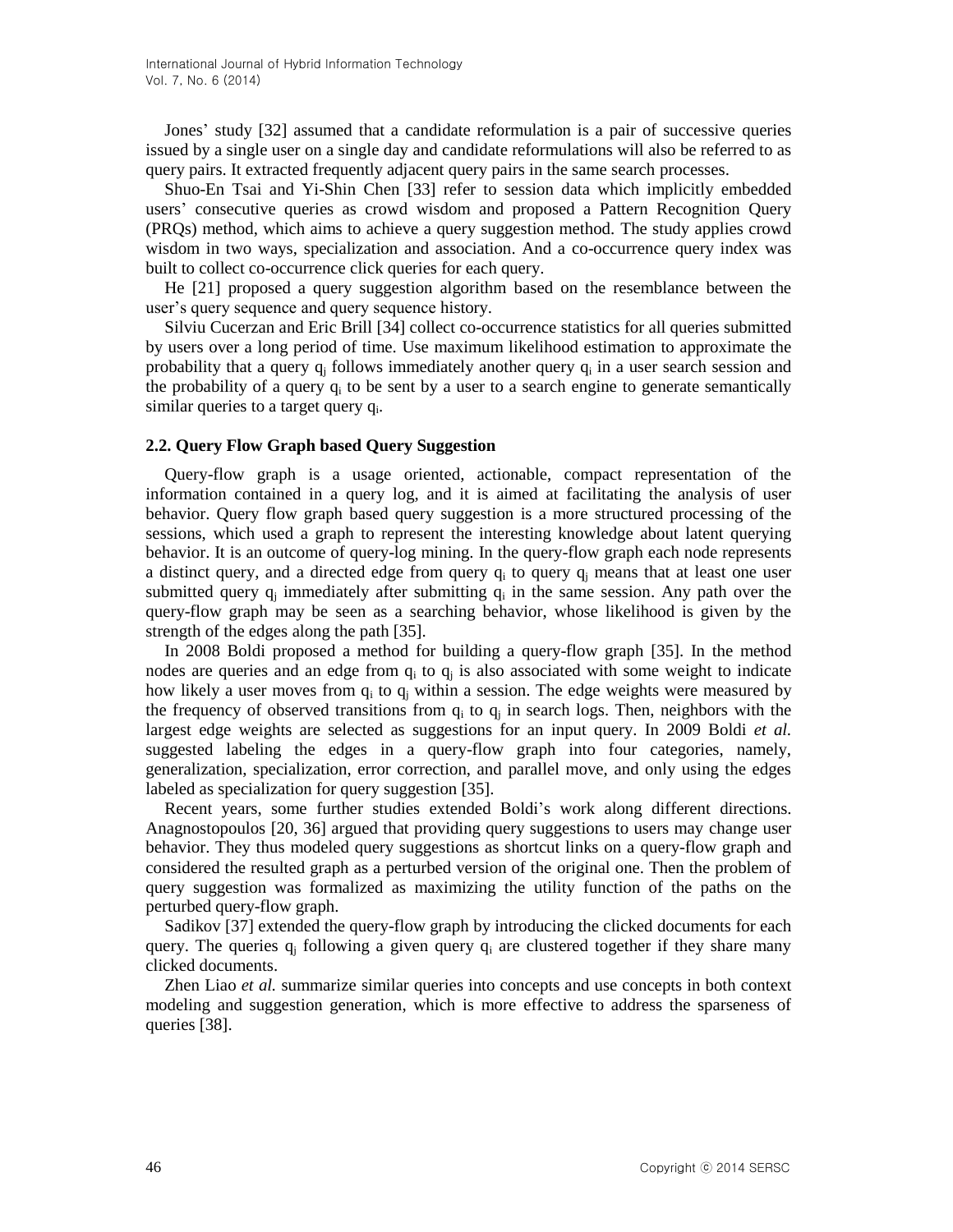#### **2.3. Other Methods based on Sessions for Query Suggestion**

Besides the methods above, there are some other query suggestion methods.

[Bruno M. Fonseca](http://dl.acm.org/author_page.cfm?id=81100076425&coll=DL&dl=ACM&trk=0&cfid=181380019&cftoken=74671942) uses association rule to measure the similarity of queries [39]. The method is based on two steps. Firstly, it extracts the user sessions. Secondly, similarity queries are determined by using association rules among the collection of user sessions. In his research query is taken as item and sessions is taken as a set of transactions of association rule mining. Each transaction represents a session in which a single user submits a sequence of related queries in a time interval. If is found that when users manually expanded 153 queries with concepts mined from associated queries in a session log a 32-52% relative improvement in retrieval average precision was obtained

Umut Ozertem [40] considered the task of suggesting related queries to users after they issue their initial query to a web search engine and proposed a machine learning method to learn the probability that a user may find a follow-up query both useful and relevant, given his initial query. The method is based on a machine learning model which enables the system to generalize queries that have never occurred in the logs as well. The model is trained on cooccurrences mined from the search logs, with novel utility and relevance models, and the machine learning step is done without any labeled data by human judges. The learning step allows system to generalize from the past observations and generate query suggestions that are beyond the past co-occurred queries.

Cucerzan and White [41] use previous users' experience for query suggestion. In the previous search process, if a user with a query finds out the documents that he satisfied, then you can take advantage of the user's experience and directly put forward the query to other users. Based on the idea, Cucerzan and White proposed a set of rules to determine the final returned documents with a query in a session for suggestion.

Daniele Broccolo [42] exploited a weak function for assessing the similarity between the current query and the knowledge base built from historical users' sessions.

Daniel [43] argue that relative to a single query, session provides more information to help users clearing query intention and query suggestion based on the entire session will be more accurate.

# **3. Click-through Based on Query Suggestions**

The click-through based method focus on mining similar queries from a click-through in search logs. When user conducts a query, the log records the click URLs each time. The URLs can be used to exploit the relationship of different queries. It argues that two queries are similar to each other if they share a large number of clicked URLs. Based on the idea, some query suggestion methods are presented. On the whole, all the methods are categorized into two groups: clustering based query suggestion and bipartite graph based query suggestion.

### **3.1. Clustering based Query Suggestion**

It is a popular method that clustering queries based on the clicked URLs. After the clustering process, for given a query  $q_i$ , it can be identified that cluster C which  $q_i$  belongs to. The other queries of cluster C can be presented as query suggestions [44-45]. That is to say, the queries in the same cluster indicate the same or similar topics and the queries within the same cluster are used as suggestions for each other. Ricardo Baeza-Yates presented an improved method. In his study [46], a rank score for each query in cluster C is computed. The rank score of each query measures the interest of the query to users that submitted the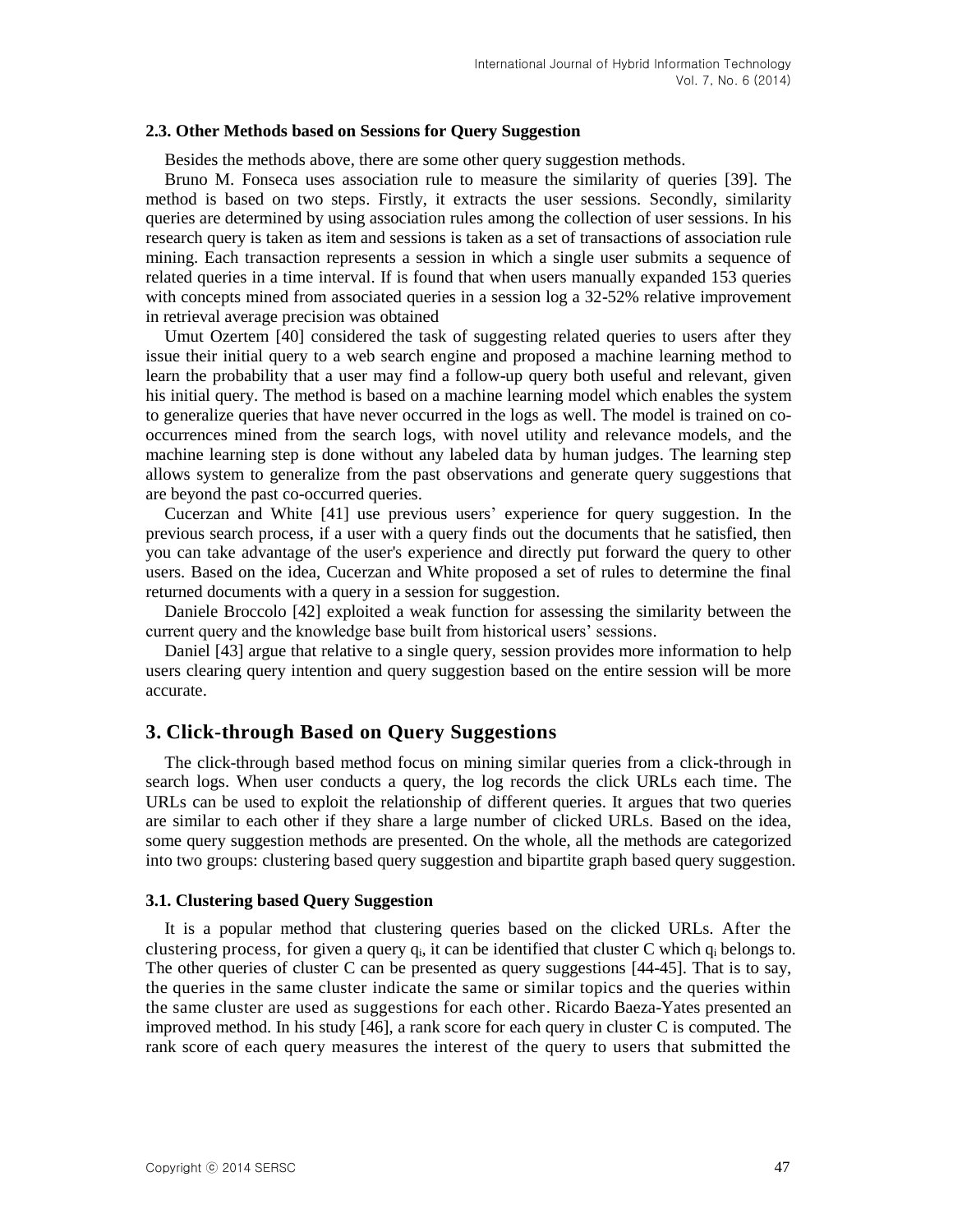input query. And the similar queries are returned ordered according to their rank score for suggestion. The rank score of a query is based on notions of similarity to the initial query and support of the query in the cluster. Besides this, by analyzing the logs in his experiments it is found that popular queries whose answers are of little interest to users.

Beeferman and Berger [47] incorporated the common clicked URLs. One can apply an agglomerative clustering algorithm to identify related queries and URLs for deriving group of queries that are similar in an iterative way. The queries in the same cluster are used as suggestions for one another. The quality of the query suggestions was evaluated by the click-through rate on the live Lycos search engine. However, this method has high computational cost and cannot scale up to large data. Wing Shun Chan [48] pointed out a weakness of Beeferman's method and proposed an improved clustering algorithm which ignored the noise relationships from the search engine log.

Ji-Rong and Jian-Yun [49] propose a similar queries clustering algorithm to recommend URLs to frequently asked queries of a search engine. It assumed that,

(1)If two queries contain the same or similar terms, they denote the same or similar information requirements.

(2)Two queries are similar if they lead to the selection of the same or similar document.

The function of similar queries is defined by combining both assumptions linearly.

It is noticed that the method combined query content information and click-through information. Next, a density-based method, DBSCAN [50] is applied to cluster queries. Unfortunately, it is expensive too.

In Ji-Min Wang's research [6], a new method for discovering related web queries was presented. First, some statistical characteristics of a candidate query for a given query were extracted from the log files, such as the numbers of different users submitted, the numbers of the candidate query submitted as well as the returned result clicked, the numbers of common terms and common URLs clicked between the candidate query and the given query. Then these candidate queries were ranked with a linear regression model learned from human labeled training data.

Zaiane and Strilets [51] present a method to recommend queries based on seven different notions of query similarity. The method is intended for a meta-search engine. It not only takes the keywords, phrases of the query or common clicked URLs into considered, but also takes the content and title of the URL's in the result of a query into considered. However none of their similarity measures consider user preferences in form of clicks stored in query logs.

Baeza-Yates first builds a term-weight vector for each query [21, 44]. Each term is weighted according to the number of occurrences and the number of clicks of the documents in which the term appears. He measures the similarity of two queries as the similarity of their trace vectors using the cosine function. Then an efficient k-means algorithm is used to group similar queries. The k-means algorithm requires a user to specify the number of clusters ahead of time, which is difficult for clustering search logs.

Larry Fitzpatrick and Mei Dent's study [52] calculated the similarity of queries according to the relationships of URLs. The study computed similarity based on the number of common URLs in click-through. It assumed that the more common URLs, the more similar. Furthermore, the method takes into account the position of document in results list, and established a corresponding weight function depending on the position. The weight was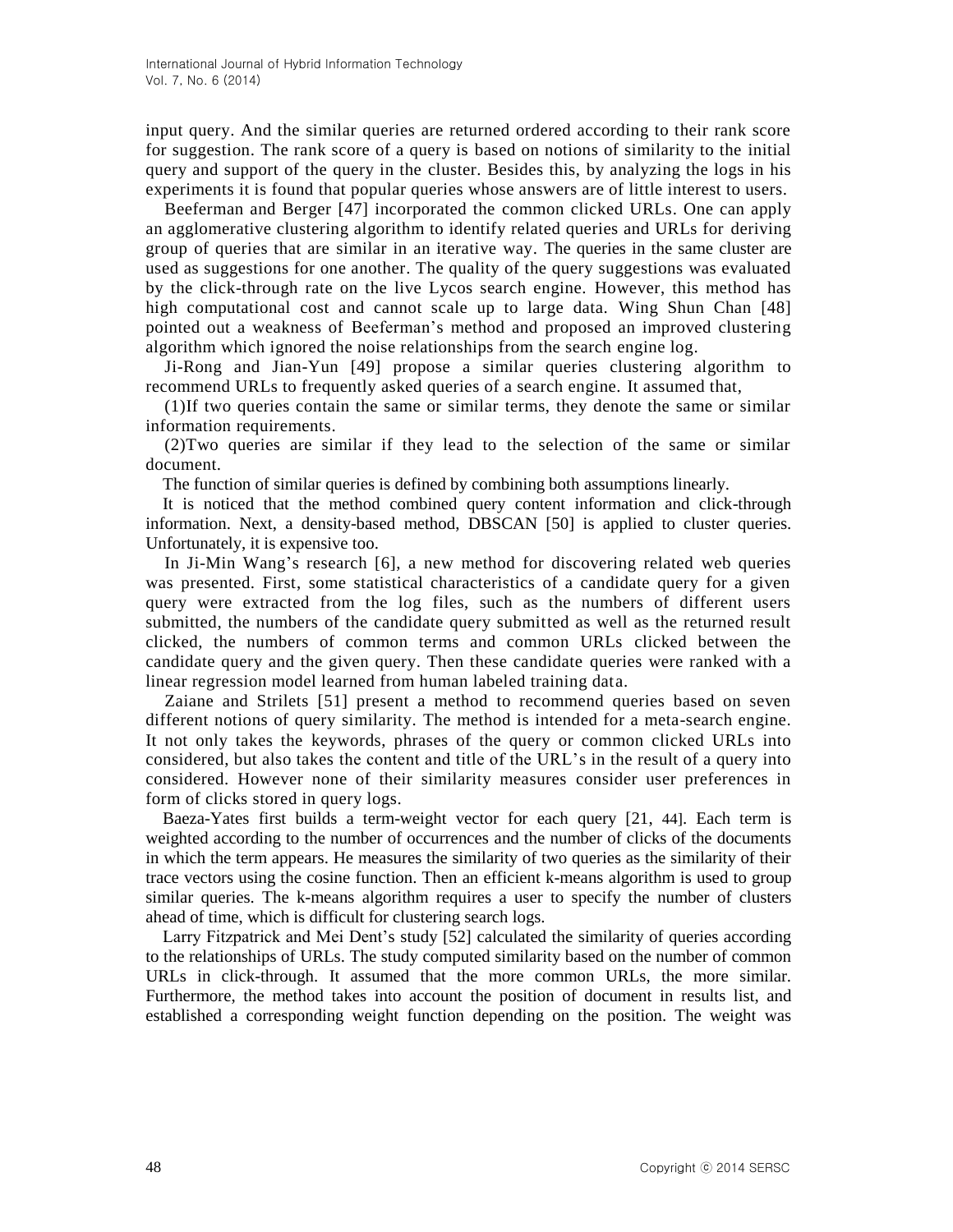determined by the probability that related document can be found in the position. If a document was not contained in the results list, its weight is 0.

Bordogna's study [53] is based on an iterative query disambiguation mechanism for query suggestion. The method is divided into three steps. Firstly, the retrieved documents are clustered, on the basis of words extracted from their titles and snippets. Secondly, for each cluster, a personalized rank is computed, based on the aggregation of two criteria: the novelty of contents of the cluster with respect to past results, and the overall content similarity of clusters with respect to the original query. Finally, from each cluster's representation, a disambiguated query is generated and suggested to the user to deepen the search. The disambiguated queries are computed based on terms in titles and snippets of documents in the clusters. They should be able to highlight the main contents of the cluster and potentially may retrieve further relevant documents.

Saurabh Sharma [54] created user profiles to capture the user's personal preference and identified the actual goal of the input query. Furthermore agglomerative clustering algorithm was used to find the queries that are close to each other conceptually. In the method relationship between users, queries and concepts were taken into account to obtain accurate and more personalized query suggestions for the user.

Kenneth [55] introduced an approach that captured the user's conceptual preferences in order to provide personalized query suggestions. They achieved this goal with two new strategies. First, online techniques that extract concepts from the web-snippets of the search result returned from a query are developed and concepts are used to identify related queries for that query. Second, a new two phase personalized agglomerative clustering algorithm based on click-through was proposed that was able to generate personalized query clusters. To the best of the authors' knowledge, no previous work had addressed personalization for query suggestions.

### **3.2. Bipartite Graph based Query Suggestion**

In the user query log, queries and URLs are represented as nodes. Each record contains one pair <query, URL>. Merging these pairs, you can create a bipartite graph with the vertices on one side corresponding to queries and on the other side to URLs, which join the collections of queries and the collections of click-through. It represents an implicit judgment of the relationships between queries, relationships between click-through and relationships between query and click-through. The method attempts to find such two sets: (1) a disjoint similar query sets. The elements in the set represent different expressions with the same or similar information requirements; (2) a disjoint URLs. The elements in the set represent different pages with the same or similar information requirements.

H. Ma [56] established a user-query bipartite graph and a query-URL bipartite graph based on click-through. In his study, a two-tier query suggestion model was presented and a similar query model was proposed based on features.

Mei *et al.* [57] performed a random walk starting from a given query  $q_i$  on the clickthrough bipartite to find queries similar to  $q_i$ . Each similar query  $q_i$  is labeled with a "hitting time," which is essentially the expected number of random walk steps to reach  $q_i$  starting from q<sub>i</sub>. The queries with the smallest hitting time were selected as the query suggestions.

Yang Song and Li-wei He [58] took the clicked URLs and skipped URLs into account and proposed an optimal rare query suggestion framework by leveraging implicit feedbacks from users in the query logs. The proposed model is based on the pseudo-relevance feedback. It assumes that clicked and skipped URLs contain different level of information, and thus, they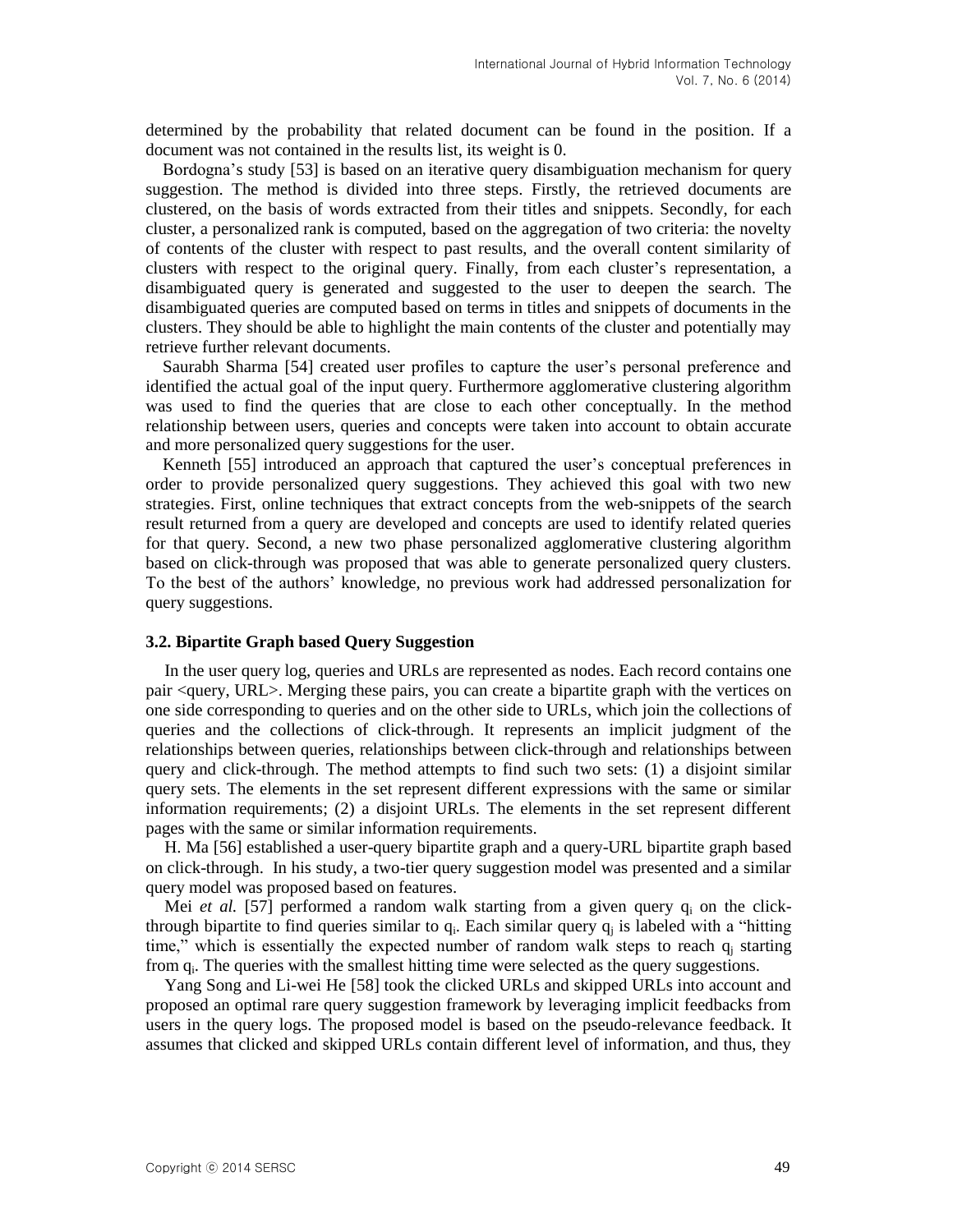should be treated differently. Therefore, the framework optimally combines both clicked and skipped information from users, based on which query-URL bipartite was established respectively for determining similar queries. And a random walk model was used to optimize (1) the restarting rate of the random walk, and (2) the combination ratio of click and skip information. Experimental results on a log from a commercial search engine show the superiority of the proposed method over the traditional random walk models and pseudorelevance feedback models.

H. Tong [59], Craswell [60] and Baluja [61] used a random walk-based method for query suggestion. The basic idea behind random walk models is quite straightforward. Queries and URLs are represented as nodes in a bipartite graph where each edge connects one query with one URL, which indicates a click. The model calculates the stable transition probability from one node to another and uses the probability to estimate the closeness between two nodes.

Yan Chen [62] constructed personalized query suggestion agent based on query-concept bipartite graphs and concept relation trees. There are three steps. First of all, the personalized query suggestion agent uses both concepts' semantic relations and concepts' co-occurrence for concept clustering. Furthermore, the agent constructs concept relation trees that can provide more suggested queries than a query-concept based method. Finally, the agent dynamically updates weights between query-concept and concept-concept to personalize suggestions.

Besides these methods mentioned above that focused on providing new queries, Bai Lv [63] constructed long tail query suggestion model based on query intent. Wei Gao [64] proposed a new method for cross-lingual query suggestion by exploiting, in addition to the translation information, a wide spectrum of bilingual and monolingual information, such as term cooccurrences, query logs with click-through data, and so on. In Jiang-Ming Yang's study [65] proposed a unified strategy to combine query log and search results for query suggestion was proposed. In this way, the study leveraged both the users' search intentions for popular queries and the power of search engines for unpopular queries. The suggested queries are also ranked according to their relevance and qualities; and each suggestion is described with a rich snippet including a photo and related description. Markus Strohmaier [66] introduced an intentional query suggestion as a novel idea that is attempting to make users' intent more explicit during search and presented a prototypical algorithm for intentional query suggestion. Yang Song [67] from the search engine session logs mined a large amount of user preference data and proposed a query suggestion method by constructing term-transition graphs. In the method it was considered the following tuple  $\{q_1, q_2, u\}$  where a user abandoned a query  $q_1$ and immediately reformulated it into  $q_2$  then made a click on URL  $u$ , during the same session. These activities strongly indicate a user's preference on query  $q_2$  over  $q_1$ , which often differs by only a few terms. Then a term-preference graph was constructed from the above data where each node is a term in the query and each directed edge a preference. And a topicbiased Pagerank model was trained for each of the query topics by extracting topics from clicked URLs Given a query, this model guides the decision of (1) expanding relevant terms to the original query,  $(2)$  removing terms from the original query, or  $(3)$  replacing existing terms with relevant terms. Yiqun Liu [68] analyze the nature of query suggestion process from user's perspective and propose a query suggestion framework in which keywords are suggested because of their appearance in clicked snippets instead of similarity with previous queries. Two snippet click models and corresponding suggestion algorithms were presented based this analysis. Some studies tackled the query suggestion problem by merely substituting or stemming terms [69, 32, 70-71]. A few recent studies diversifying the top-returned search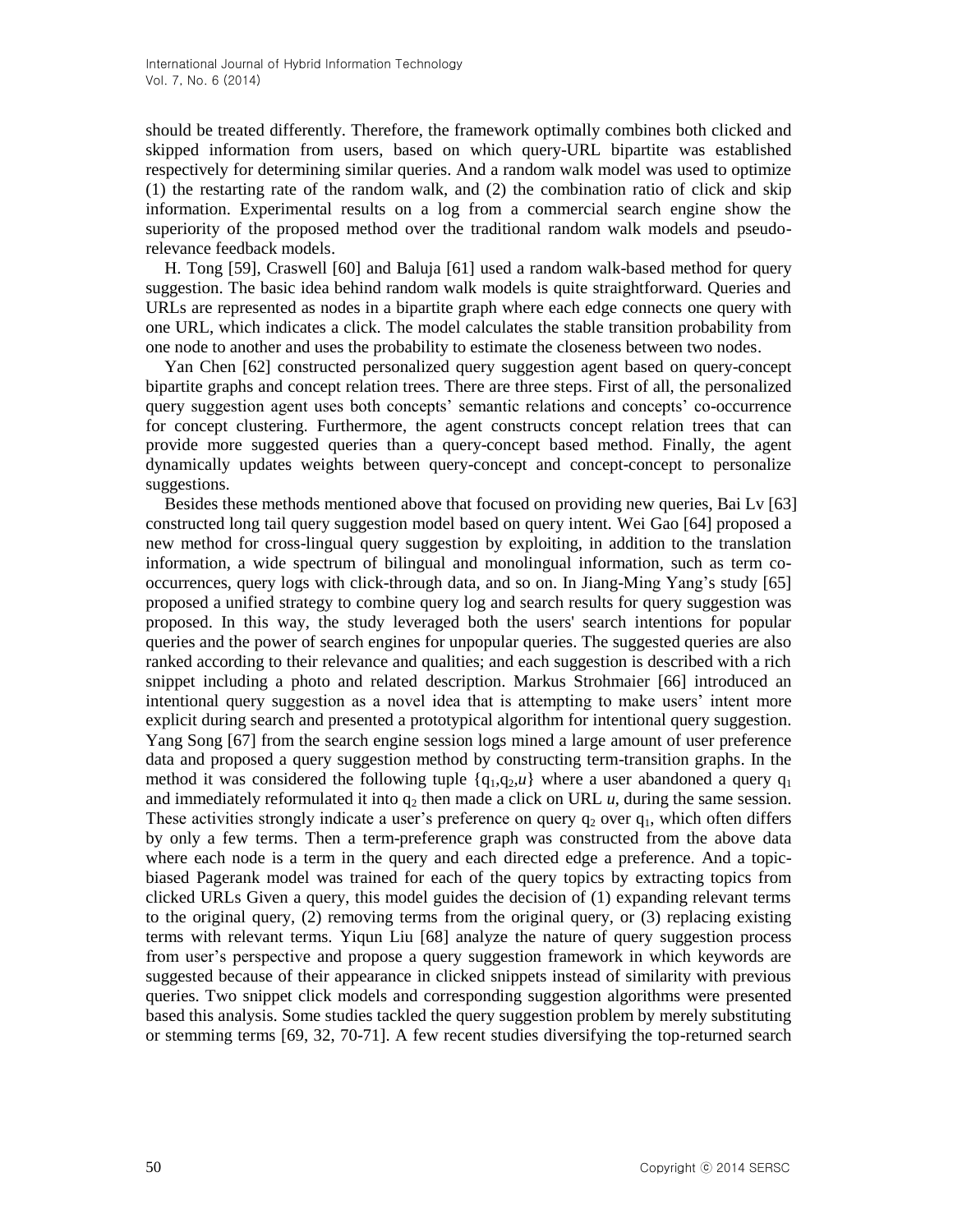results [72-73] for query suggestion. Sadikov [37] combined the query-flow graphs with click URLs information to find query suggestions. Hotho [74] improved bipartite and proposed a method in the context of modeling folksonomies, which can be represented as a tri-partite document-user-tag graph. It has been successfully applied in web ranking tasks. Chien and Immorlica [75] used pearson correlation of query time distributed vector to characterize similar queries. Based on Chien's work, Zhang [76] considered the factor of significant time interval for query suggestion.

### **4. Evaluation**

Another problem is how to evaluate the performance of different method.

On the one hand, nowadays there is no public corpus for query suggestion. Because user query logs involves privacy and some commercial factors, most universities and research institutions' labs are difficult to obtain real query logs from search engine companies, such as Microsoft, Yahoo, Google and so on. Only the English logs of three companies that are Excite, AlltheWeb, AltaVista are available. The latest version is AltaVista\_2003. Unfortunately most pages in AltaVista\_2003 are not existed. Part of Sougou company's query logs in Chinese of 2008 is available in which userID, queries, click-through, rank, timestamp and others are included.

On the other hand, there is unified standard for evaluating the performance. It makes great difference in different literatures. Some frequently used evaluations are as follows.

(1)  $P@N(precision @ N)$ . It is the precision in top N suggested queries.

Precision is the ratio of the correct suggestions' number to all suggested queries' number.

$$
precision \quad (*) = \frac{A}{A+C} * 100 % \tag{1}
$$

Where A is the number of correct suggestions, C is the number of not correct suggestions. That is to say, A+C is the number of all suggested queries.

(2) Coverage. Coverage is the ratio of correct suggestions' number to the true query set.

$$
cov\,\,erage\ \, (%)\,\,=\,\frac{A}{A+B} * 100 % \tag{2}
$$

Where A is the number of similar queries that are suggested, B is the number of similar queries that are not suggested. And A+B is the true query set.

(3)DCG(Discounted Cumulative Gain). Set  $\langle v_1, v_2, \ldots, v_n \rangle$  is the results of query q, and  $R(k)$  is the score of  $v_k$ , then DCG in the k position is defined as:

$$
DCG \quad \text{@} \quad k = \sum_{i=1}^{k} \frac{1}{\log_{2}(1+i)} (2^{R(i)} - 1) \tag{3}
$$

(4)NDCG (Normalized DCG). NDCG is normalized DCG. For any query, an ideal DCG is calculated. NDCG is the ratio of DCG@k to IDCG@k, formally:

$$
NDCG \quad @ k = \frac{DCG \quad @ k}{IDCG \quad @ k}
$$
 (4)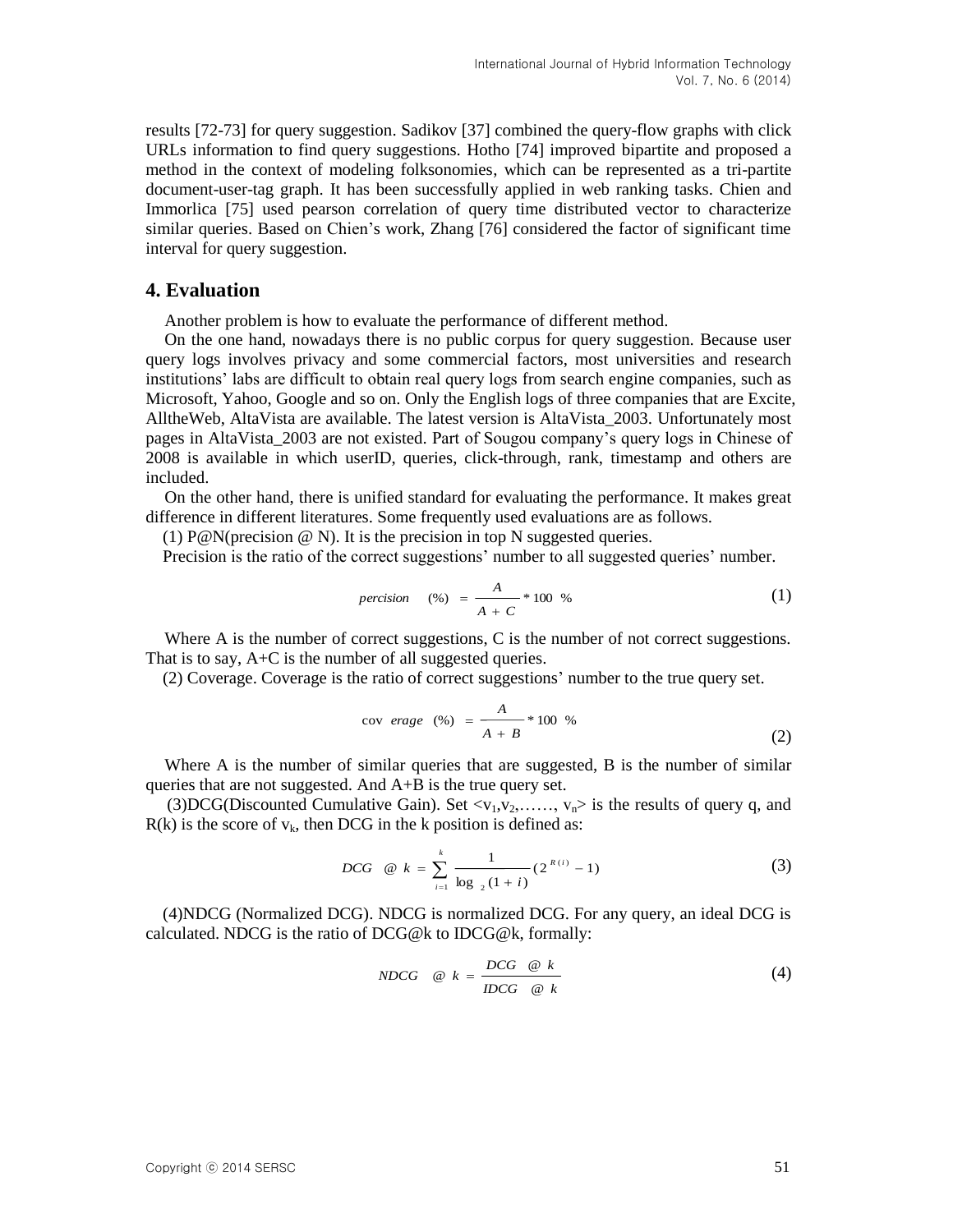(5)QSCTR. Query suggestion click-through rate (QSCTR) is another metric used to evaluate the quality of query suggestions. In literature  $[77]$ , it defined QSCTR of a <query, suggestion > pair as:

$$
QSCTR (%) = \frac{its \text{ clicked count}}{its \text{ impression count}} * 100 % \qquad (5)
$$

Therefore, QSCTR can be interpreted as the probability that a user clicks on a query suggestion given in response to a query.

# **5. Discussion and Future Research**

Query suggestion is an emerging field of web research. Some performance have been achieved, however some issues are needed to be solved.

In session based query suggestion how to properly divide session is a problem, which will directly affect the accuracy of suggestion. A traditional method is to divide sessions according to the time intervals of two adjacent queries. If the interval is greater than a threshold, the two adjacent queries will be divided into two sessions. For example, Ryen's study [78] discussed the problem. In recent years, some new session division methods were proposed [43]. Another reason that will cause inaccuracy of query suggestion is that in a specific period of session data, search interests might even change over time. That is to say query intention will drift.

In click-through based query suggestion, there is clicked data sparse problem, because only a few URLs are clicked during an information retrieval process. Many similar queries have no common URLs. Even sometimes maybe there are no clicked URLs for some queries. Clickthrough information is not enough for deriving similar queries. Furthermore, there is noise in user click-through because different users may have different clicked behavior. Some users may click their interested URLs, others may clicked URLs that they are not interested in a random way, which noise data is resulted. Beside this, rare queries possess much less information than popular queries in query logs, which results it more difficult to suggest similar queries to a rare query.

### **6. Summary**

This paper gives a survey on query suggestion methods, including session based query suggestion and click-through based query suggestion. Adjacency based query suggestion, cooccurrence based query suggestion, query-flow graph based query suggestion, clustering based query suggestion, and bipartite graph based query suggestion are presented in detail. How to evaluate the performance of query suggestion is denoted. Furthermore, the important related issues are discussed. Finally the paper gives some suggestions of the area in further research.

# **References**

- [1] [J. Yang,](http://dl.acm.org/author_page.cfm?id=81361591407&coll=DL&dl=ACM&trk=0&cfid=268595331&cftoken=82185425) J. [Yu-Gang,](http://dl.acm.org/author_page.cfm?id=81384618611&coll=DL&dl=ACM&trk=0&cfid=268595331&cftoken=82185425) [A. G. Hauptmann](http://dl.acm.org/author_page.cfm?id=81100535010&coll=DL&dl=ACM&trk=0&cfid=268595331&cftoken=82185425) and N. [Chong-Wah,](http://dl.acm.org/author_page.cfm?id=81100420194&coll=DL&dl=ACM&trk=0&cfid=268595331&cftoken=82185425) "Evaluating bag-of-visual-words representations in scene classification", Proceedings of the international workshop on Workshop on multimedia information retrieval, University of Augsburg, Germany, **(2007)** September 28-29.
- [2] http://www.cnnic.net.cn/uploadfiles/2009/9/21/104149.doc
- [3] H. Cui, J.-R. Wen, J.-Y. Nie and W.-Y. Ma, "Probabilistic Query Expansion Using Query Logs", Proceedings of the 11th International Conference on World Wide Web, Honolulu, Hawaii, USA, **(2002),** May 7-11.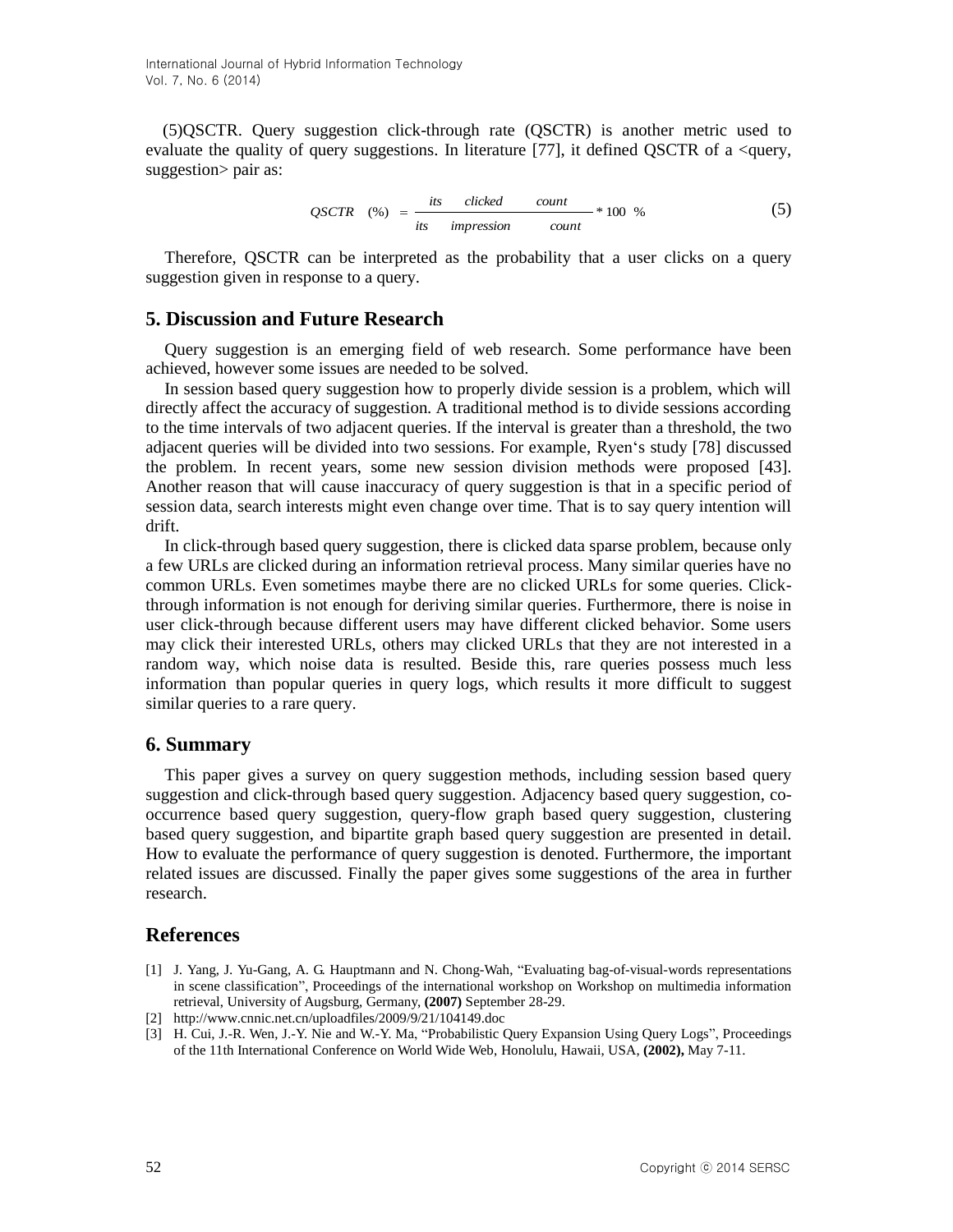- [4] R. Song, Z. Luo, J. R. Wen, Y. Yu, and H. W. Hon, "Identifying Ambiguous Queries in Web Search", Proceedings of the 16th International Conference on World Wide Web, Banff, AB, Canada, **(2007)** May 8- 12.
- [5] B. J. Jansen, [A. Spink,](http://dl.acm.org/author_page.cfm?id=81100385448&coll=DL&dl=ACM&trk=0&cfid=179405969&cftoken=17749521) [J. Bateman](http://dl.acm.org/author_page.cfm?id=81100473648&coll=DL&dl=ACM&trk=0&cfid=179405969&cftoken=17749521) and [T. Saracevic,](http://dl.acm.org/author_page.cfm?id=81100321878&coll=DL&dl=ACM&trk=0&cfid=179405969&cftoken=17749521) "Real life Information Retrieval: A Study of User Queries on the Web", ACM SIGIR Forum, vol. 32, no. 1, **(1998)**.
- [6] J. Wang, C. Chen and B. Peng, "Analysis of the User Log for a Large Scale Chinese Search Engine", Journal of South China University of Technology (Natural Science), vol. 32, SUPPL, **(2004)**.
- [7] A. Spink and B. J. Jansen, "A Study of Web Search Trends", Webology, vol. 2, no.1, **(2004)**.
- [8] M. Agosti, F. Crivellari and G. Maria Di Nunzio, "Web Log Analysis: A Review of a Decade of Studies About Information Acquisition, Inspection and Interpretation of User Interaction", [Data Mining and](http://link.springer.com/journal/10618)  [Knowledge Discovery,](http://link.springer.com/journal/10618) vol. 24, no. 3, **(2012)**.
- [9] Z. Bar-Yossef and M. Gurevich, "Mining Search Engine Query Logs Via Suggestion Sampling", Proceedings of PVLDB, vol.1, no.1, **(2008)**.
- [10] W. Wu, H. Li and J. Xu, "Learning Query and Document Similarities From Click-through Bipartite Graph with Metadata", Proceedings of the Sixth ACM International Conference on Web Search and Data Mining, Rome, Italy, **(2013)** February 6-8.
- [11] D. Broccolo, L. Marcon, F. M. Nardini, R. Perego and F. Silvestri, "Generating suggestions for queries in the long tail with an inverted index", Information Processing & Management, vol. 48, no. 2, **(2012)**.
- [12] Y. Li, B. Wang and J. Li, "A Survey of Query Suggestion in Search Engine", Journal of Chinese Information Processing, vol. 24, no. 6, **(2010)**.
- [13] https: //adwords.google.cn /
- [14] http: // e.baidu.com/pro/
- [15] J. Jeon, W. B. Croft, and J. H. Lee, "Finding Similar Questions in Large Question and Answer Archives", Proceedings of the 14th ACM International Conference on Information and Knowledge Management, Bremen, Germany, **(2005)** October 31 - November 05.
- [16] P. A. Chirita, C. S. Firan and W. Nejdl, "Personalized Query Expansion for the Web", Proceedings of the 30th Annual International ACM SIGIR Conference on Research and Development in Information Retrieval, Amsterdam, the Netherlands, **(2007)** July 23-27.
- [17] [A.](http://www.engineeringvillage.com/search/results/quick.url?CID=quickSearchCitationFormat&searchWord1=%7bLee%2C+Alice%7d§ion1=AU&database=1&yearselect=yearrange&sort=yr) Lee and M. Chau, "The Impact of Query Suggestion in E-commerce Websites", The 10th Annual Workshop on E-Business, Shanghai, China, **(2011)** December 4.
- [18] . Al Hasan, N. Parikh, G. [Singh](http://www.engineeringvillage.com/search/results/quick.url?CID=quickSearchCitationFormat&searchWord1=%7bSingh%2C+Gyanit%7d§ion1=AU&database=1&yearselect=yearrange&sort=yr) and [N.](http://www.engineeringvillage.com/search/results/quick.url?CID=quickSearchCitationFormat&searchWord1=%7bSundaresan%2C+Neel%7d§ion1=AU&database=1&yearselect=yearrange&sort=yr) Sundaresan, "Query Suggestion for E-commerce Sites", Proceedings of the 4th ACM International Conference on Web Search and Data Mining, Hong Kong, China, **(2011)** February 9-12,
- [19] J. Jeon, W. B. Croft and J. H. Lee, "Finding Similar Questions in Large Question and Answer Archives", Proceedings of the 14th ACM International Conference on Information and Knowledge Management, Bremen, Germany, **(2005)** October 31-November 5.
- [20] F. Silvestri, "Mining query logs: Turning search usage data into knowledge", Foundations and Trends in Information Retrieval, vol. 4, no.1, **(2010)**.
- [21] Q. He, D. Jiang, Z. Liao, S. Hoi, K. Chang, E. Lim and H. Li, "Web query recommendation via sequential query prediction", Proceedings of the 25th International Conference on Data Engineering, Shanghai, China, **(2009)** March 29 - April 2.
- [22] F. Radlinski and T. Joachims, "Query chains: Learning to rank from implicit feedback", Proceedings of the 11th ACM SIGKDD International Conference on Knowledge Discovery and Data Mining, Chicago, IL, USA, **(2005)** August 21-24.
- [23] C. Liu, "Query Recommendation using Random Walk Model", Master thesis, Nankai University, **(2011)**.
- [24] T. Lau and E. Horvitz, "Patterns of search: analyzing and modeling web query refinement", Proceedings of the 7th International Conference on User Modeling, Banff, Canada, **(1999)** June 20-24.
- [25] S. Ozmutlu, H. C. Ozmutlu and A. Spink, "Multitasking web searching and implications for design", Journal of the American Society for Information Science and Technology, vol. 40, no.1, **(2003)**.
- [26] C.-K.Huang, L.-F.Chien, and Y.-J. Oyang, "Relevant Term Suggestion in Interactive Web Search Based on Contextual Information in Query Session Logs", Journal of the American Society for Information Science and Technology, vol. 54, no.7, (**2003**).
- [27] E. C. Jensen, S. Beitzel, A. Chowdhury and O. Frider, "Query phrase suggestion from topically tagged session logs", Proceedings of the 7th International Conference on Flexible Query Answering Systems, Milan, Italy, (**2006**) June 7-10.
- [28] Q. T. Zeng, J. [Crowell,](http://www.ncbi.nlm.nih.gov/pubmed?term=Crowell%20J%5BAuthor%5D&cauthor=true&cauthor_uid=16221944) R. M. [Plovnick,](http://www.ncbi.nlm.nih.gov/pubmed?term=Plovnick%20RM%5BAuthor%5D&cauthor=true&cauthor_uid=16221944) E. [Kim,](http://www.ncbi.nlm.nih.gov/pubmed?term=Kim%20E%5BAuthor%5D&cauthor=true&cauthor_uid=16221944) L. [Ngo](http://www.ncbi.nlm.nih.gov/pubmed?term=Ngo%20L%5BAuthor%5D&cauthor=true&cauthor_uid=16221944) and E. [Dibble,](http://www.ncbi.nlm.nih.gov/pubmed?term=Dibble%20E%5BAuthor%5D&cauthor=true&cauthor_uid=16221944) "Assisting Consumer Health Information Retrieval with Query Recommendations", Journal of the American Medical Informatics Association, vol. 13, no. 1, **(2006)**.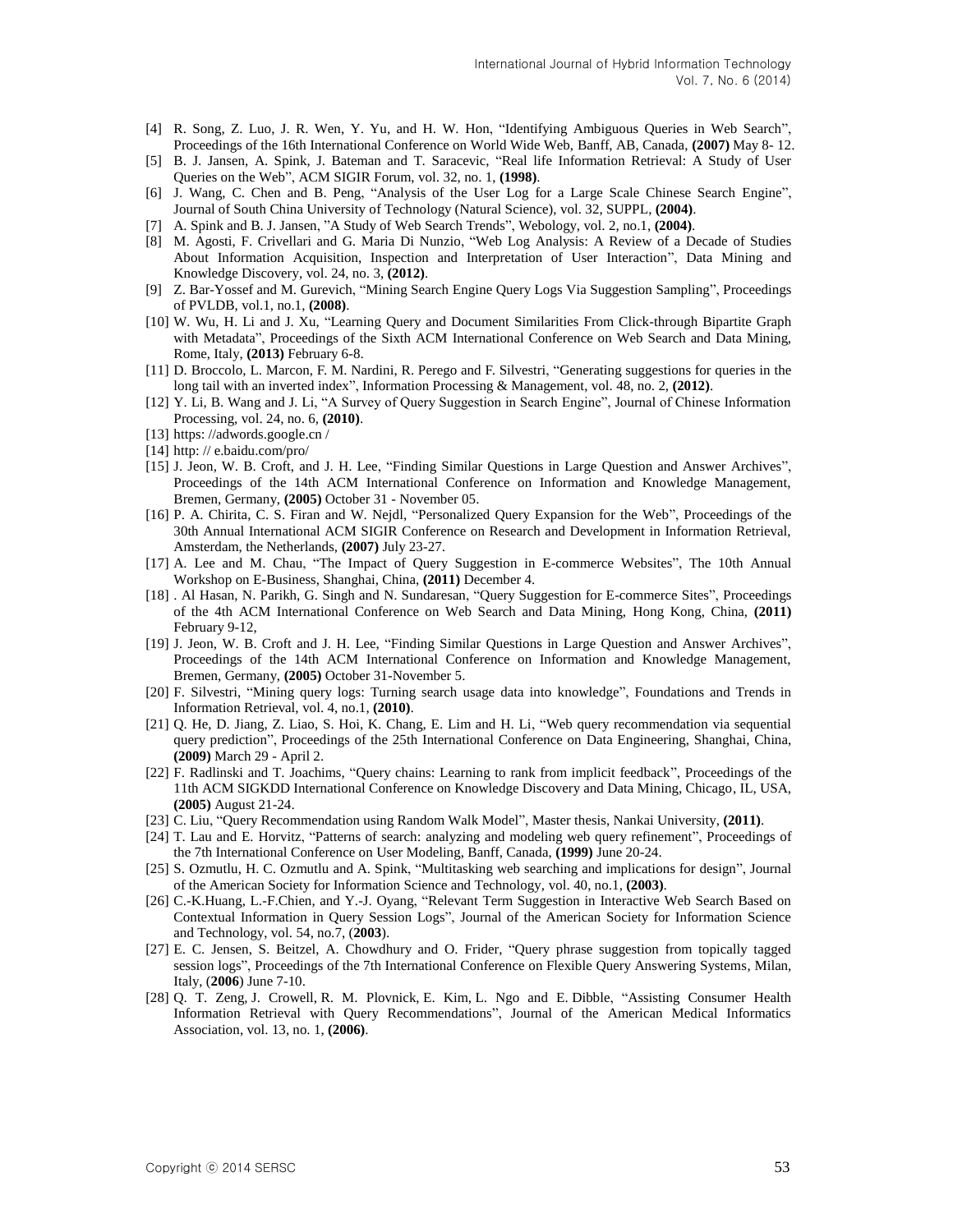International Journal of Hybrid Information Technology Vol. 7, No. 6 (2014)

- [29] Z. Zhanga nd O. Nasraoui, "Mining Search Engine Query Logs for Query Recommendation", Proceedings of the 15th International Conference on World Wide Web, Edinburgh, Scotland, **(2006)** May 23-26.
- [30] Z. Zhang and O. Nasraoui, "Mining search engine query logs for social filtering-based query recommendation", Soft Computing for Dynamic Data Mining, vol. 8, no. 4, **(2008)**.
- [31] R. Zanon, S. Albertini, M. Carullo and I. Gallo, "A New Query Suggestion Algorithm for Taxonomy-based Search Engines", Proceedings of the 4th International Conference on Knowledge Discovery and Information Retrieval, Barcelona, Spain, **(2012)** October 4-7.
- [32] R. Jones, B. Rey, O. Madani and W. Greiner, "Generating Query Substitutions", Proceedings of the 15th International Conference on World Wide Web, Edinburgh, Scotland, **(2006)** May 23-26.
- [33] S.-E. Tsai and Y.-S. Chen, "Improving Query Suggestion by Utilizing User Intent", Proceedings of the 11th IEEE International Conference on Information Reuse and Integration, **(2010)** August 4-6.
- [34] S. Cucerzan and E. Bril, "Extracting Semantically Related Queries By Exploiting User Session Information", Proceedings of the 5th ACM Workshop on Exploiting Semantic Annotations in Information Retrieval, Maui, HI, United states, **(2012)** November 2.
- [35] P. Boldi, F. Bonchi, C. Castillo, D. Donato and S. Vigna, "Query suggestions using query-flow graphs", Proceedings of the 2009 workshop on Web Search Click Data, Barcelona, Spain, **(2009)** February 9.
- [36] A. Anagnostopoulos, L. Becchetti, C. Castillo and A. Gionis, "An optimization framework for query recommendation", Proceedings of the 3rd ACM International Conference on Web Search and Data Mining, New York City, NY, United states, **(2010)** February 3-6.
- [37] E. Sadikov, J. Madhavan, L. Wang, and A. Halevy, "Clustering query refinements by user intent", Proceedings of the 19th international conference on World wide web, Raleigh, NC, United states, **(2010)**, April 26-30.
- [38] L. Zhen, J. Daxin, C. Enhong, P. Jian, C. Huanhuan and L. Hang, "Mining Concept Sequences from Large-Scale Search Logs for Context-Aware Query Suggestion", ACM Transactions on Intelligent Systems and Technology, vol. 3, no. 1, **(2011)**.
- [39] [B. M. Fonseca,](http://dl.acm.org/author_page.cfm?id=81100076425&coll=DL&dl=ACM&trk=0&cfid=181380019&cftoken=74671942) [P. B. Golgher,](http://dl.acm.org/author_page.cfm?id=81100232416&coll=DL&dl=ACM&trk=0&cfid=181380019&cftoken=74671942) [E. S. de Moura](http://dl.acm.org/author_page.cfm?id=81100193605&coll=DL&dl=ACM&trk=0&cfid=181380019&cftoken=74671942) and [N. Ziviani,](http://dl.acm.org/author_page.cfm?id=81409594876&coll=DL&dl=ACM&trk=0&cfid=181380019&cftoken=74671942) "Using Association Rules to Discovery Search Engines related Queries", Proceedings of the 1st Conference on Latin American Web Congress, Santiago, Chile,**(2003)** November 10-12.
- [40] U. Ozertem and O. Chapelle, "Learning to Suggest: A Machine Learning Framework for Ranking Query Suggestions", Proceedings of the 35th international ACM SIGIR conference on Research and development in information retrieval, Portland, Oregon, USA, **(2012)** August 12–16.
- [41] S. Cucerzana and R. W. White, "Query Suggestion Based on User Landing Pages", Proceedings of the 30th Annual International ACM SIGIR Conference on Research and development in Information Retrieval, Amsterdam, Netherlands, **(2007)** July 23-27.
- [42] D. Broccolo, L. Marcon, F. M. Nardini, R. Peregoa and F. Silvestri, "Generating suggestions for queries in the long tail with an inverted index", Information Processing & Management, vol. 48, no. 2, **(2012)**.
- [43] G.-A. Daniel, "A survey on session detection methods in query logs and a proposal for future evaluation", Information Science: an International Journal, vol. 179, no. 12, **(2009)**.
- [44] R. Baeza-Yates, C. Hurtadoa and M. Mendoza, "Query Recommendation Using Query Logs in Search Engines", Proceedings of the 2004 International Conference on Current Trends in Database Technology, Heraklion, Crete, Greece, (**2004**) March 14-18.
- [45] H. Cao, D. Jiang, J. Pei, Q. He, Z. Liao, E. Chen, and H. Li, "Context-aware query suggestion by mining click-through and session data", In Proceedings of 14th International Conference on Knowledge Discovery and Data Mining, Las Vegas, NV, United states, **(2008)** August 24-27.
- [46] R. Baeza-Yates, "Applications of Web Query Mining", Proceedings of 27th European Conference on IR Research, Santiago de Compostella, Spain, **(2005)** March 21.
- [47] D. Beeferman and A. Berger, "Agglomerative Clustering of Search Engine Query Log", Proceedings of the 6th ACM SIGKDD International Conference on Knowledge Discovery and Data Mining, Boston, MA, United states,**( 2000)** August 20-23.
- [48] W. S. Chan, W. T. Leunga and D. L. Lee, "Clustering Search Engine Query Log Containing Noisy Clickthroughs", Proceedings of the 2004 International Symposium on Applications and the Internet, Tokyo, Japan, **(2004)** January 26-30.
- [49] J.-R. Wen, J.-Y. Nie and H.-J. Zhang, "Query Clustering Using User Logs", ACM Transactions on Information Systems, vol. 20, no. 1, **(2002)**.
- [50] M. Ester, H. Kriegel, J. Sander and X. Xu, "A density-based algorithm for discovering clusters in large spatial databases with noise", Information Systems, vol. 32, no. 7, **(2007)**.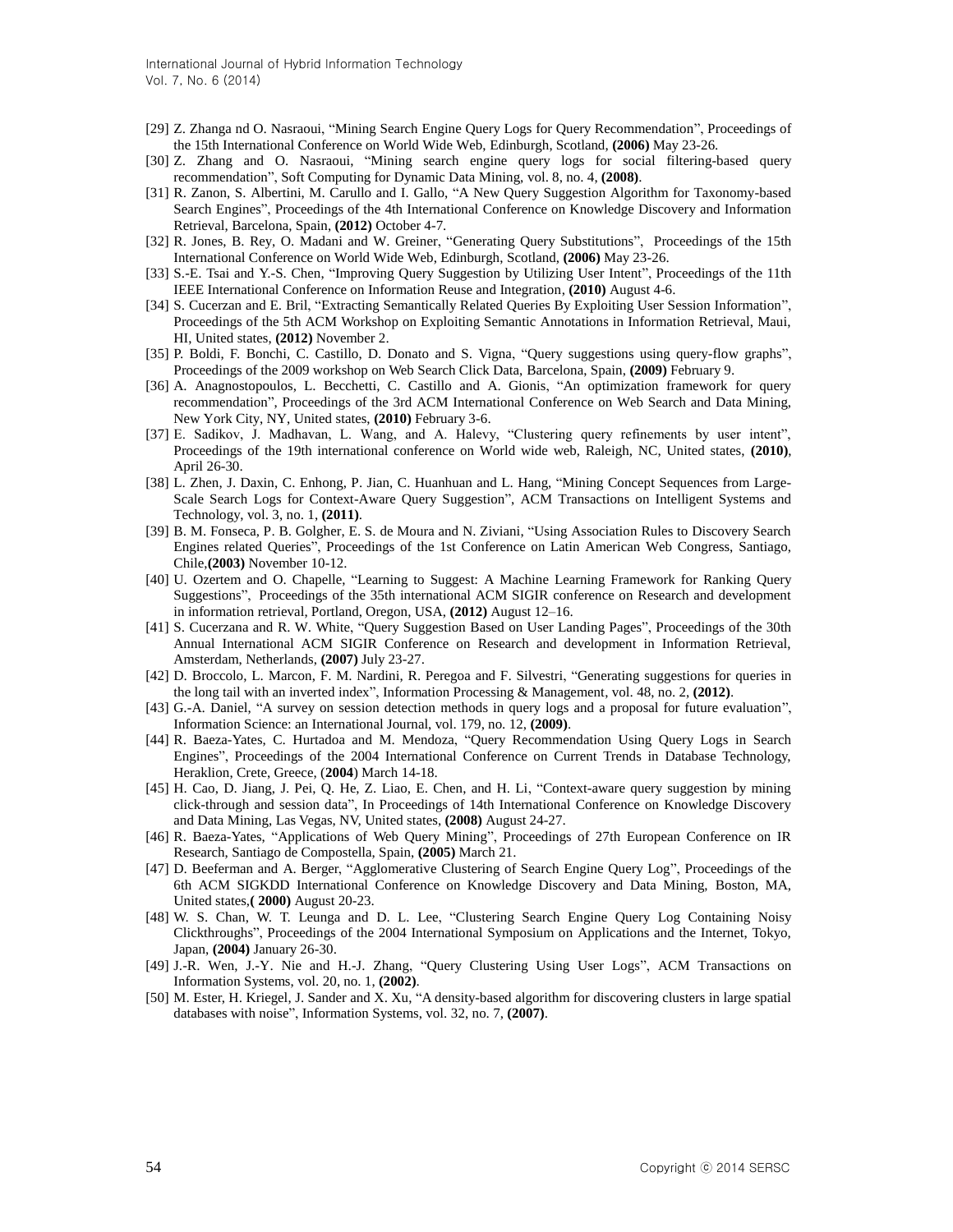- [51] O. R. Zaïane and A. Strilets, "Finding Similar Queries to Satisfy Searches Based on Query Traces", Proceedings of the Workshops on Advances in Object-Oriented Information Systems, Montpellier, France, **(2002)** September 2.
- [52] [L. Fitzpatricka](http://dl.acm.org/author_page.cfm?id=81100558352&coll=DL&dl=ACM&trk=0&cfid=181380019&cftoken=74671942) and M. [Dent,](http://dl.acm.org/author_page.cfm?id=81332495965&coll=DL&dl=ACM&trk=0&cfid=181380019&cftoken=74671942) "Automatic Feedback Using Past Queries: Social Searching", Proceedings of the 20th Annual International ACM SIGIR Conference on Research and Development in Information Retrieval, Philadelphia, PA, USA, **(1997)** July 27-31.
- [53] G. Bordogna, A. Campi, G. Psailaa and S. Ronchi, "Disambiguated Query Suggestions and Personalized Content-similarity and Novelty Ranking of Clustered Results to Optimize Web Searches", Information Processing & Management, vol. 48, no. 3, **(2012)**.
- [54] S. Sharma and N. Mangla, "Obtaining Personalized and Accurate Query Suggestion by Using Agglomerative Clustering Algorithm and P-QC Method, International Journal of Engineering Research & Technology, vol. 1, no. 5, **(2012)**.
- [55] K. Wai-Ting Leung, W. Ng, and D. L. Lee, "Personalized Concept-Based Clustering of Search Engine Queries", IEEE Transactions on knowledge and data engineering, vol. 20, no.11, **(2008)**.
- [56] H. Ma, H. Yang, I. King and M. R. Lyu, "Learning latent semantic relations from clickthrough data for query suggestion", Proceedings of the CIKM 2008, Napa Valley, CA, United states, **(2008)** October 26-30.
- [57] Q. Mei, D. Zhou and K. Church,"Query suggestion using hitting time", Proceedings of 17th ACM Conference on Information and Knowledge Management , Napa Valley, CA, United states, **(2008)** October 26-30.
- [58] Y. Song and L. He, "Optimal rare query suggestion with implicit user feedback", Proceedings of the WWW 2010, Raleigh, NC, United states, **(2010)** April 26-30.
- [59] H. Tong, C. Faloutsos and J.-Y. Pan, "Random walk with restart: fast solutions and applications", Knowledge Information System, vol. 14, no. 3, **(2008)**.
- [60] N. Craswell and M. Szummer, "Random walks on the click graph", Proceedings of the 30th annual international ACM SIGIR conference on research and development in information retrieval, Amsterdam, Netherlands, **(2007)** July 23-27.
- [61] S. Baluja, R. Seth, D. Sivakumar, Y. Jing, J. Yagnik, S. Kumar, D. Ravichandran and M. Aly, "Video suggestion and discovery for Youtube: Taking random walks through the view graph", Proceedings of the 17th international conference on world wide web, Beijing, China, **(2008)** April 21 - 25.
- [62] Y. Chen and Y.-Q. Zhang, "A Personalized Query Suggestion Agent based on Query-Concept Bipartite Graphs and Concept Relation Trees", International Journal of Advanced Intelligence Paradigms, vol. 4, no.1, **(2009)**.
- [63] B. Lv, G. Jia-feng, C. Lei and C. Xue-qi, "Long Tail Query Recommendation Based on Query Intent", Chinese Journal of Computers, vol. 36, no. 3, **(2013)**.
- [64] W. Gao, N. Cheng, J.-Y. Nie, M. Zhou, K.-F. Wong and H.-W. Hon, "Exploiting Query Logs for Cross-Lingual Query Suggestion", ACM Transactions on Information Systems, vol. 28, no. 2, **(2010)**.
- [65] J.-M. Yang, R. Cai, F. Jingz, S. Wang, L. Zhang and W.-Y. Ma, "Search-based Query Suggestion", Proceedings of the 17th ACM Conference on Information and Knowledge Management, Napa Valley, California, USA, **(2008)** October 26-30.
- [66] M. Strohmaier, M. Kröll and C. Körner, "Making User Goals More Explicit During Search", Second ACM International Conference on Web Search and Data Mining, Barcelona, Spain, **(2009)** February 9-12.
- [67] Y. Song, D. Zhou and L.-w. He, "Query Suggestion by Constructing Term-Transition Graphs", WSDM'12, Seattle, Washingtion, USA, **(2012)** February 8-12.
- [68] Y. Liu, J. Miao, M. Zhang, S. Maa and L. Ru, "How do users describe their information need: Query recommendation based on snippet click model", Expert Systems with Applications, vol. 38, no.11, (**2011**).
- [69] V. Dang B. W. Croft, "Query reformulation using anchor text", Proceedings of the Proceedings of the 3rd ACM International Conference on Web Search and Data Mining, New York City, NY, United states, (**2010**) February 3-6.
- [70] R. Kraft and J. Zien, "Mining anchor text for query refinement", Proceedings of the 13th international conference on World Wide Web, New York, NY, USA, **(2004)** May 17-20.
- [71] X. Wang and C. X. Zhai, "Mining term association patterns from search logs for effective query reformulation", Proceedings of ACM 17th Conference on Information and Knowledge Management, Napa Valley, California, **(2008)** October 26-30.
- [72] H. Ma, M. R. Lyu and I. King, "Diversifying query suggestion results", Proceedings of the 24th AAAI Conference on Artificial Intelligence, Westin Peachtree Plaza in Atlanta, Georgia, USA, **(2010)** July 11-15.
- [73] Y. Song, D. Zhou and L. He, "Post-ranking query suggestion by diversifying search results", Proceedings of Proceedings of the 34th International ACM SIGIR Conference on Research and Development in Information Retrieval, Beijing, China, **(2011)** July 24-28.